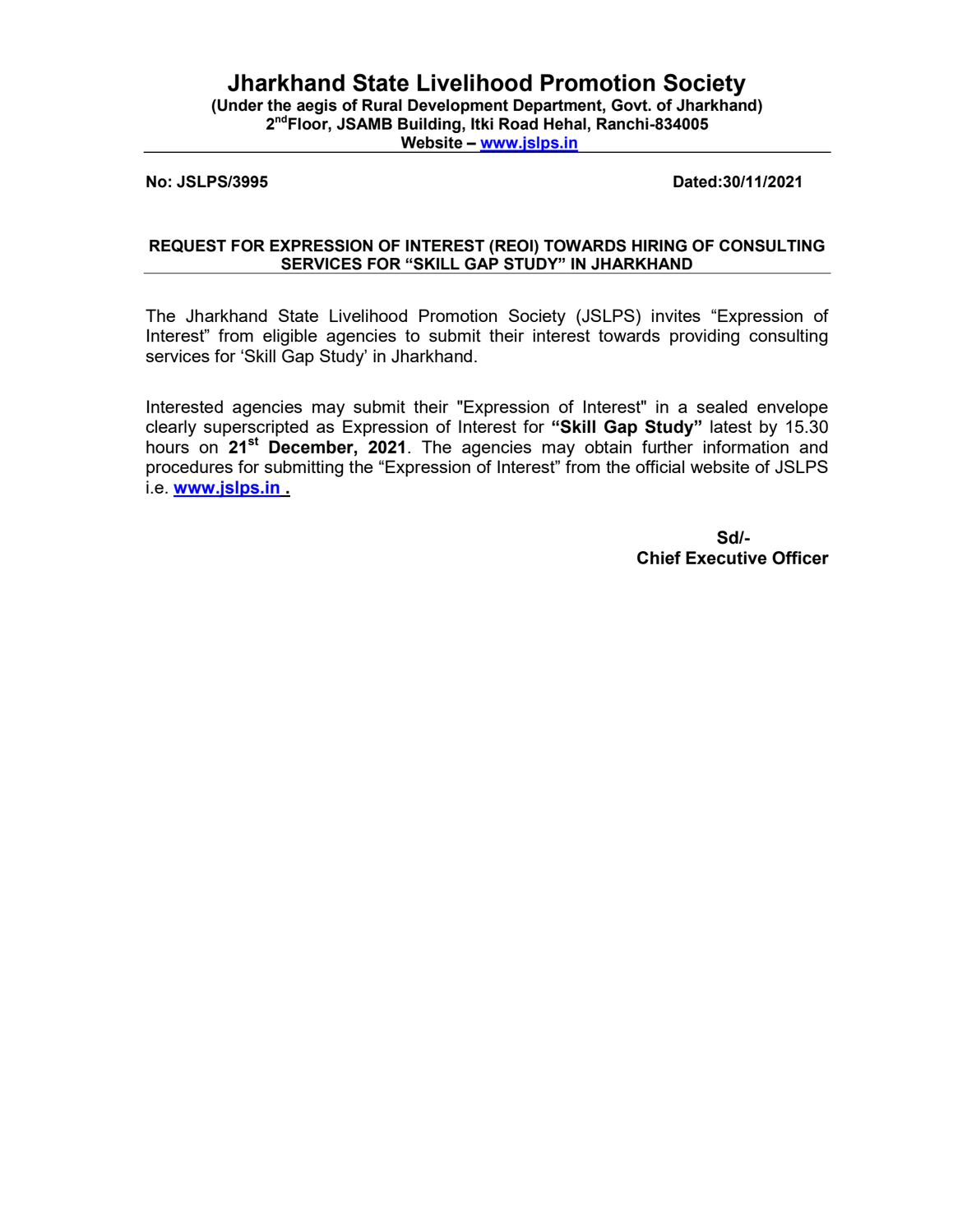# Jharkhand State Livelihood Promotion Society

(Under the aegis of Rural Development Department, Govt. of Jharkhand) 2<sup>nd</sup>Floor, JSAMB Building, Itki Road Hehal, Ranchi-834005

Website – www.jslps.in

## No: JSLPS/3995 Dated:30/11/2021

### REQUEST FOR EXPRESSION OF INTEREST (REOI) TOWARDS HIRING OF CONSULTING SERVICES FOR "SKILL GAP STUDY" IN JHARKHAND.

### (CONSULTING SERVICES – AGENCY SELECTION)

## AssignmentTitle:-"CONSULTANCY SERVICES FOR "SKILL GAP STUDY" IN JHARKHAND.

Jharkhand State Livelihood Promotion Society under the edges of Rural Development Department is working towards eradication of rural poverty. The society is developed itself as a special purpose vehicle delivering government program in very effective manner. Jharkhand State Livelihood Promotion Society (JSLPS) is Nodal livelihood promotion agency in the state of Jharkhand working across by and large all 264 blocks and 24 districts promoting integrated rural poverty alleviation, livelihood enhancement and skilling through multiple, multimodal and convergent approaches through funding from National flagship schemes like NRLM, MKSP, DDU-GKY, Startup Rural Village Entrepreneurship and through various state schemes like State Innovation fund, Sanjivani, Social Audit, Sansad Adarsha Gram Yojana, Model Village, etc. Apart from these scheme/project, JSLPS is also to implement the JOHAR and JICA project in the State for certain duration. JSLPS facilitates these multiple interventions through community institution structures including SHGs, VOs, CLFs supported by various cadres of community's resource persons for supporting and developing community institutions.

The consulting services ("the Services") include hiringof an agency for undertakingthe CONSULTANCY SERVICES FOR "SKILL GAP STUDY"IN JHARKHAND'for JSLPS for a period of 06 months subject to extension of further period based on the requirement and performance. The details of the proposed services arementioned in the draft Terms of Reference.

Jharkhand State Livelihood Promotion Society (JSLPS), now invites eligible consulting agencies to indicate their interest for providing the services. Interested agenciesshould provide information demonstrating that they have the required qualifications and relevant experience to perform the services.

The short-listing criteria are as follows.

- a) The agency should have an independent legal existence, registered under the applicable Act. [Submit proof of Registration Certificate, Articles and Memorandum of Association etc.].
- b) The agency should have minimum 3(three) years of experience in the relevant field of study.
- c) The agency should have a minimum average annual turnover of Rs. 2.00 crore or more during last three financial years and preferably have a positive net worth.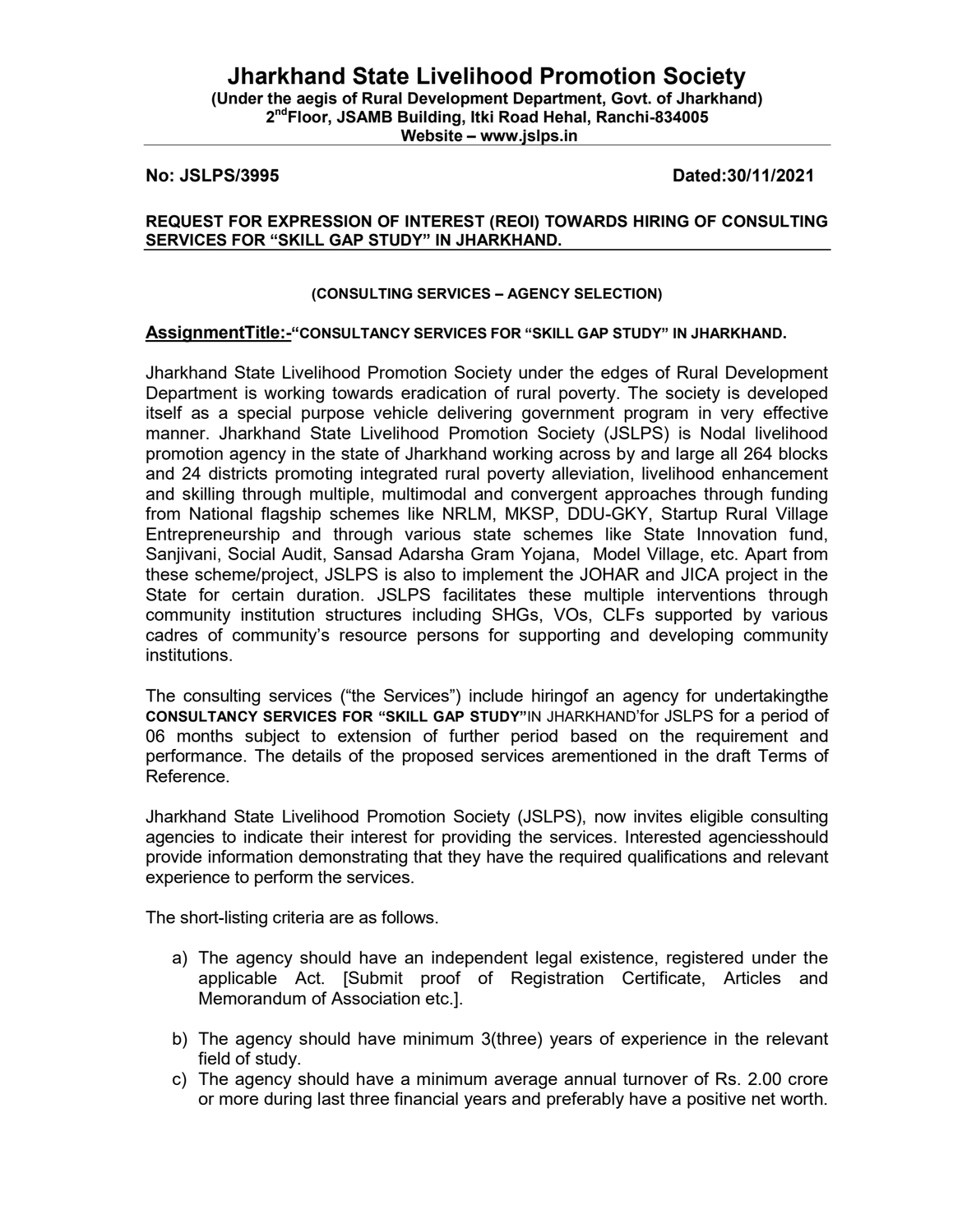[Relevant documentsviz, audited financial statements and a certificate from Charted Accountant in support of satisfying the criteria should be submitted].

- d) The agency should have prior experience and have successfully completed at least 2 similar assignments, in the last 5 years, in sectors specific to that of the proposed assignment. Experience in Government sector especially related to livelihoods sector projects and having a working experience in Jharkhand is preferred.
- e) The agency should have a well-qualified and sufficiently experienced team, in house, or should be in a position to commit about their own network/association.

Interested agencies may submit their application expressing interest in the prescribed Performa annexed herewith [Annexure A] in sealed envelope with each page of the application signed by an authorised signatory, including the pages comprising the annexure.

The attention of interestedagencies is drawn to paragraph 1.9 of the World Bank's Guidelines: Selection and Employment of Consultants under IBRD Loans and IDA Credits & Grants by World Bank Borrowers (January 2011) ("Consultant Guidelines"), setting forth the World Bank's policy on conflict of interest. In addition, please refer to the following specific information on conflict of interest related to this assignment: conflict between consulting activities and procurement of goods, works or non-consulting services; conflict among consulting assignments; and relationship with Borrower's staff.

The Consultants may associate with other agencies in the form of a joint venture or a sub consultancy to enhance their qualifications. The submission should clearly indicate the type of association whether a joint venture (JV) or sub consultancy

AConsultant will be selected in accordance with the Quality Cost Based Selection (QCBS) method set out in the Consultant Guidelines.

## The

.

Expressions of interest must be delivered in a written form to the address below by person or through postal/courier services latest by 15.30 hours 21<sup>st</sup> December, 2021 at the following address.

## Address:

The Chief Executive Officer, Jharkhand State Livelihoods Promotion Society 2<sup>nd</sup> Floor, JSAMB Building, Itki Road Hehal, Ranchi-834005 Phone No. 0651-2951915/2951916 Email: joharjharkhandproc@gmail.com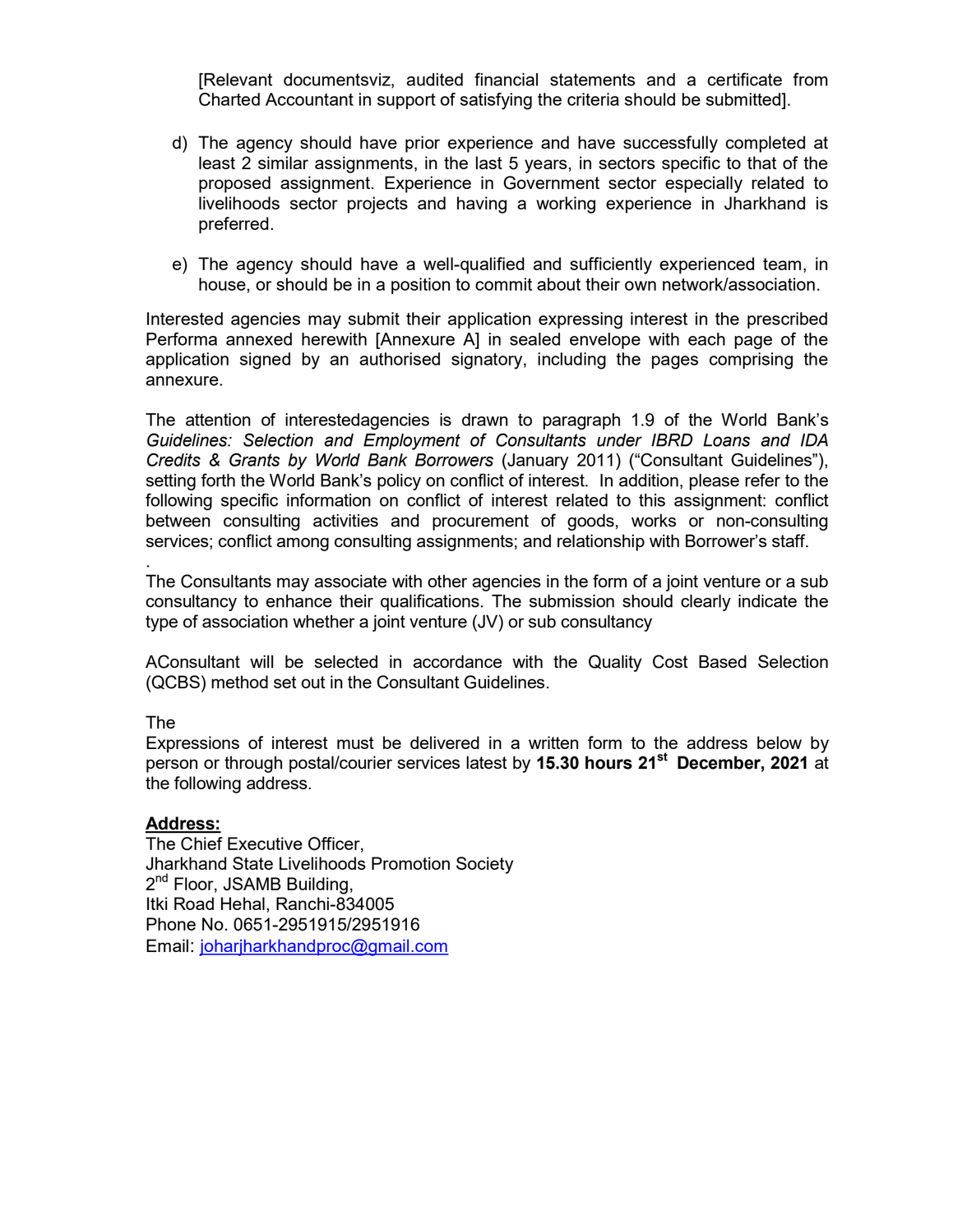Attachment-1: Format for Submission of Information to JSLPSto provide consultancy services for"SKILL GAP STUDY"IN JHARKHAND.

Submission Requirements

|                      | A - Consultant Company's Profile [Maximum 2 Pages]                                                                                                                                                                                                                                                                                                                                                                                             |                                                                                      |  |                                                                                                                                                                                                                                                                                                                                                                                                                                                             |  |                          |  |                        |
|----------------------|------------------------------------------------------------------------------------------------------------------------------------------------------------------------------------------------------------------------------------------------------------------------------------------------------------------------------------------------------------------------------------------------------------------------------------------------|--------------------------------------------------------------------------------------|--|-------------------------------------------------------------------------------------------------------------------------------------------------------------------------------------------------------------------------------------------------------------------------------------------------------------------------------------------------------------------------------------------------------------------------------------------------------------|--|--------------------------|--|------------------------|
| $\mathbf{1}$ .<br>2. | Organizational<br>Financial: (Minimum average annual<br>turnover of Rs. 2 Crore during the<br>three financial years just gone by<br>required.                                                                                                                                                                                                                                                                                                  |                                                                                      |  | Provide a brief description of the background<br>and organization of your firm/entity.<br>The brief description should include:<br>Ownership details<br>Date and place of incorporation of the<br>firm,<br>Objectives of the firm,<br>Availability of appropriate skills among<br>staff.<br>Provide the turnover on the basis of the audited<br>accounts of the previous three financial years<br>in Indian Rupees.<br>2018-19<br>2017-18<br>2019-20<br>Rs. |  |                          |  |                        |
|                      |                                                                                                                                                                                                                                                                                                                                                                                                                                                |                                                                                      |  | Rs.                                                                                                                                                                                                                                                                                                                                                                                                                                                         |  | Rs.                      |  |                        |
| $\mathbf{1}$ .       | B - Consultant Agency's Experience [Maximum 15-20 pages]<br>Experience of working on government, externally aided, or livelihoods sector projectsin<br>India.<br>At least 3years experience required.<br>Please provide details of up to 10such assignments (you may add more rows).                                                                                                                                                           |                                                                                      |  |                                                                                                                                                                                                                                                                                                                                                                                                                                                             |  |                          |  |                        |
|                      | Name of                                                                                                                                                                                                                                                                                                                                                                                                                                        |                                                                                      |  | <b>Client and</b>                                                                                                                                                                                                                                                                                                                                                                                                                                           |  | Duration of              |  | Value of               |
|                      | Project                                                                                                                                                                                                                                                                                                                                                                                                                                        | Services provided                                                                    |  | Country                                                                                                                                                                                                                                                                                                                                                                                                                                                     |  | Assignment               |  | Contract (Rs)          |
|                      |                                                                                                                                                                                                                                                                                                                                                                                                                                                |                                                                                      |  |                                                                                                                                                                                                                                                                                                                                                                                                                                                             |  |                          |  |                        |
|                      |                                                                                                                                                                                                                                                                                                                                                                                                                                                |                                                                                      |  |                                                                                                                                                                                                                                                                                                                                                                                                                                                             |  |                          |  |                        |
| 2.                   | nature of assignment:                                                                                                                                                                                                                                                                                                                                                                                                                          | Experience in providing consulting services in the relevant field (Minimum 2 similar |  |                                                                                                                                                                                                                                                                                                                                                                                                                                                             |  |                          |  |                        |
|                      | Name of the                                                                                                                                                                                                                                                                                                                                                                                                                                    | Nature of the                                                                        |  | Location and                                                                                                                                                                                                                                                                                                                                                                                                                                                |  | Duration of              |  | Value of               |
|                      | <b>Client</b><br>(Gol/Externally<br>Aided Project)                                                                                                                                                                                                                                                                                                                                                                                             | assignment<br>(Skill Gap Study.)                                                     |  | coverage<br>(entire state,<br>country, etc.)                                                                                                                                                                                                                                                                                                                                                                                                                |  | Assignment (In<br>month) |  | Contract (Rs.<br>Lakh) |
|                      |                                                                                                                                                                                                                                                                                                                                                                                                                                                |                                                                                      |  |                                                                                                                                                                                                                                                                                                                                                                                                                                                             |  |                          |  |                        |
|                      |                                                                                                                                                                                                                                                                                                                                                                                                                                                |                                                                                      |  |                                                                                                                                                                                                                                                                                                                                                                                                                                                             |  |                          |  |                        |
|                      |                                                                                                                                                                                                                                                                                                                                                                                                                                                |                                                                                      |  |                                                                                                                                                                                                                                                                                                                                                                                                                                                             |  |                          |  |                        |
|                      | Please enclose copy of the contract as evidence                                                                                                                                                                                                                                                                                                                                                                                                |                                                                                      |  |                                                                                                                                                                                                                                                                                                                                                                                                                                                             |  |                          |  |                        |
| 3.                   | Two Experts to be proposed of which at least one should hold a master degree in any<br>related discipline. Both experts proposed should haveexperience in government,<br>externally aided, or livelihoods sector projectsand specifically with leading similar<br>nature of assignment in accordance with the draft TOR at-least for a period of 3 years.<br>Detailed CVs are not required at REOI stage, it should be submitted if the agency |                                                                                      |  |                                                                                                                                                                                                                                                                                                                                                                                                                                                             |  |                          |  |                        |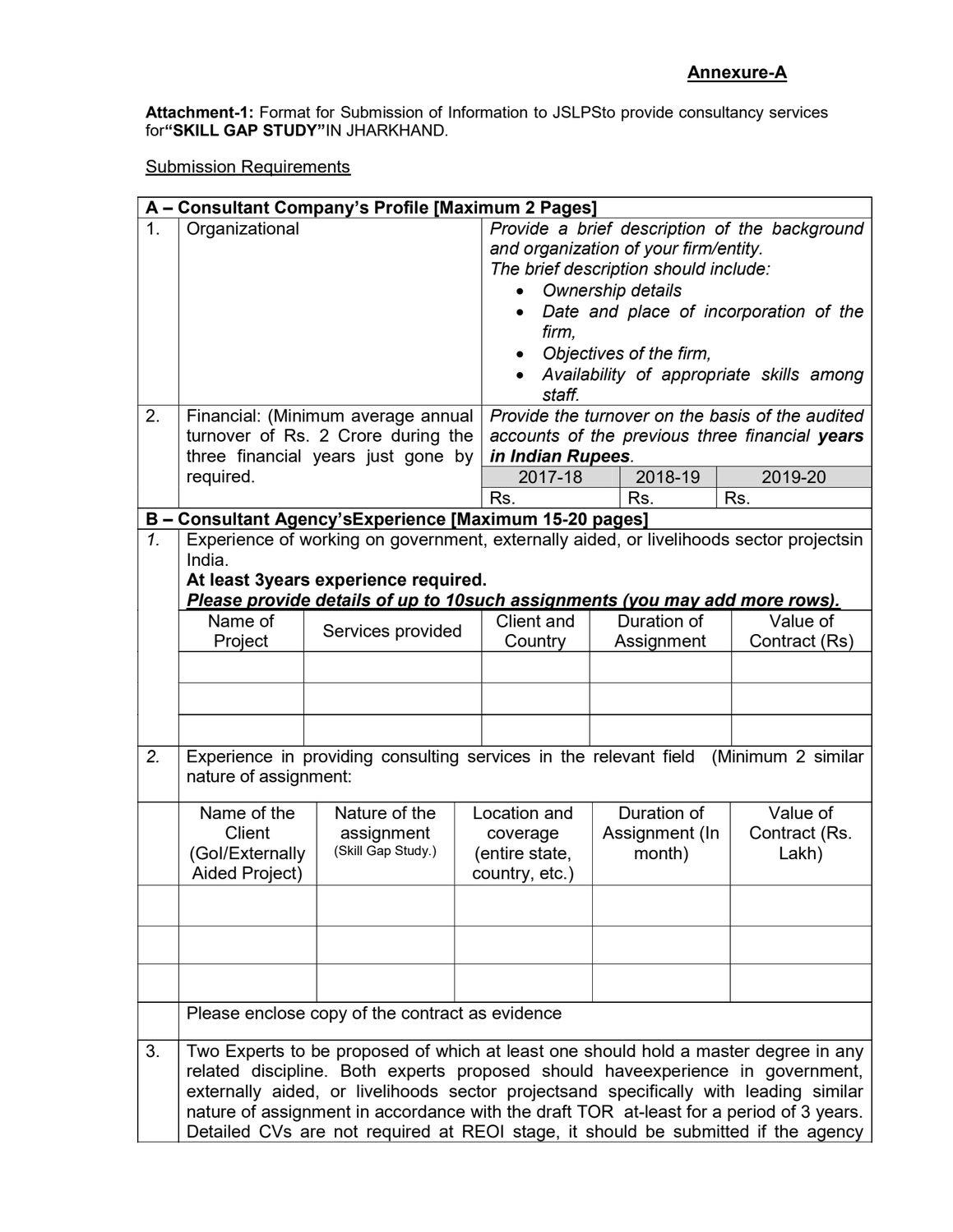|     | qualifies for RFP stage.                                                                                    |                                      |                         |                                          |  |  |  |  |
|-----|-------------------------------------------------------------------------------------------------------------|--------------------------------------|-------------------------|------------------------------------------|--|--|--|--|
|     | Among other information, the brief CVs should include the following information in the<br>following format: |                                      |                         |                                          |  |  |  |  |
| (1) | Name of the proposed Expert                                                                                 |                                      |                         |                                          |  |  |  |  |
|     | Designation                                                                                                 |                                      |                         |                                          |  |  |  |  |
|     |                                                                                                             | Experience                           |                         |                                          |  |  |  |  |
|     | Name of Project                                                                                             | <b>Experience Skill Gap</b><br>Study | <b>Client and State</b> | Duration of<br>Assignments (In<br>month) |  |  |  |  |
|     |                                                                                                             |                                      |                         |                                          |  |  |  |  |
| (2) | Name of the proposed Expert                                                                                 |                                      |                         |                                          |  |  |  |  |
|     | Designation                                                                                                 |                                      |                         |                                          |  |  |  |  |
|     | Experience                                                                                                  |                                      |                         |                                          |  |  |  |  |
|     | Name of Project                                                                                             | <b>Experience Skill Gap</b><br>Study | <b>Client and State</b> | Duration of<br>Assignments (In<br>month) |  |  |  |  |
|     |                                                                                                             |                                      |                         |                                          |  |  |  |  |

If the Consultant has formed a consortium, all the above details of each member of the consortium and the name of the lead partner, shall be provided.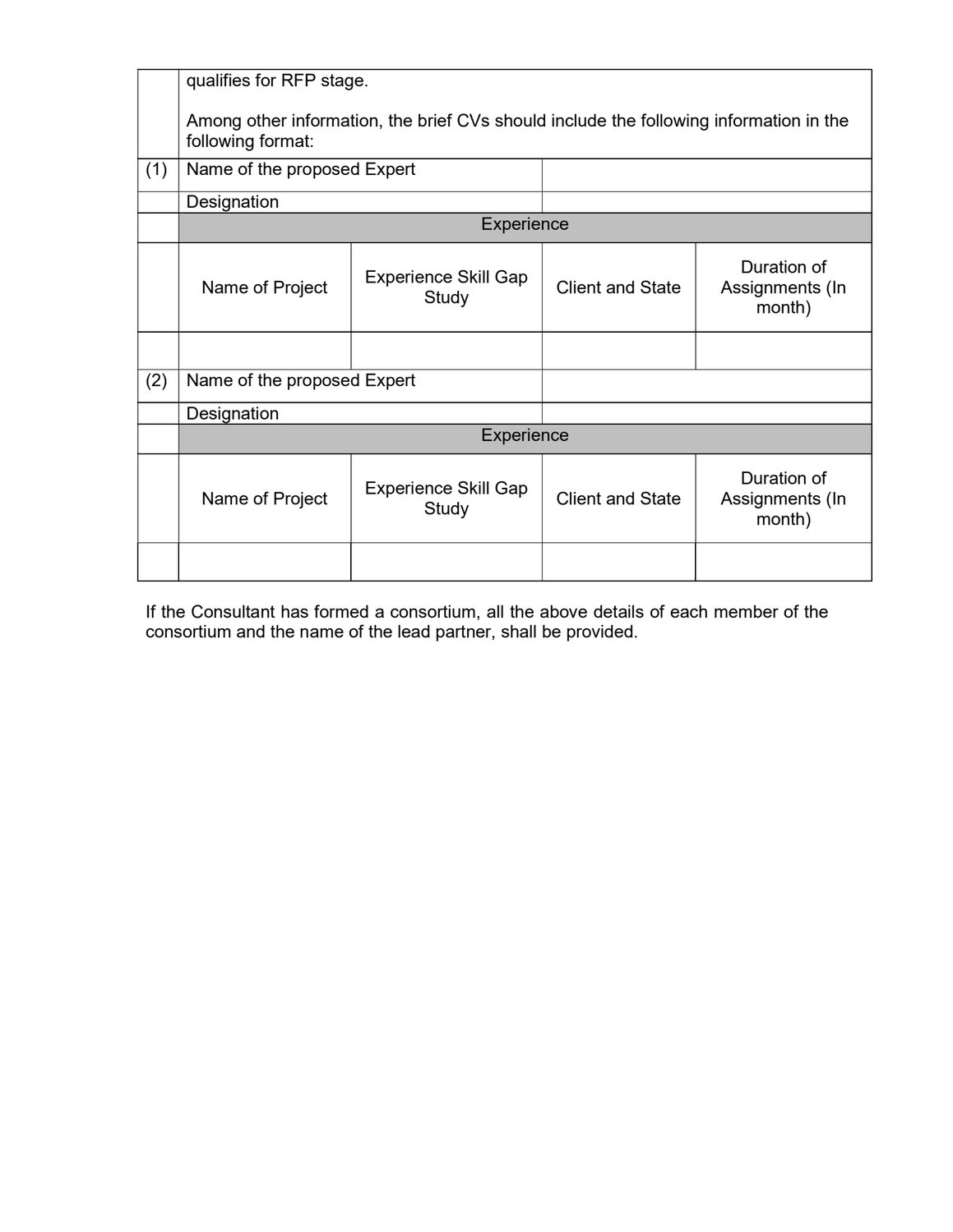# Annexure -2

## **Declaration**

Date: / /2021

# To whom so ever it may be concern

I/We hereby solemnly take oath that I/We am/are authorized signatory in the firms/ Agency/ Institute/ Company and hereby declare that "Our firms/ Agency/ Institute/ Company do not face any sanction or any pending disciplinary action from any authority against our firms/ Agency/ Institute/ Company or partners." Further, it is also certified that our firm has not been blacklisted by any government or any other donor/partner organization in past.

In case of any further changes witheffect of this declaration at a later date; we would inform the JSLPS accordingly.

> Authorized Signatory (with seal)

-\*\*\*\*-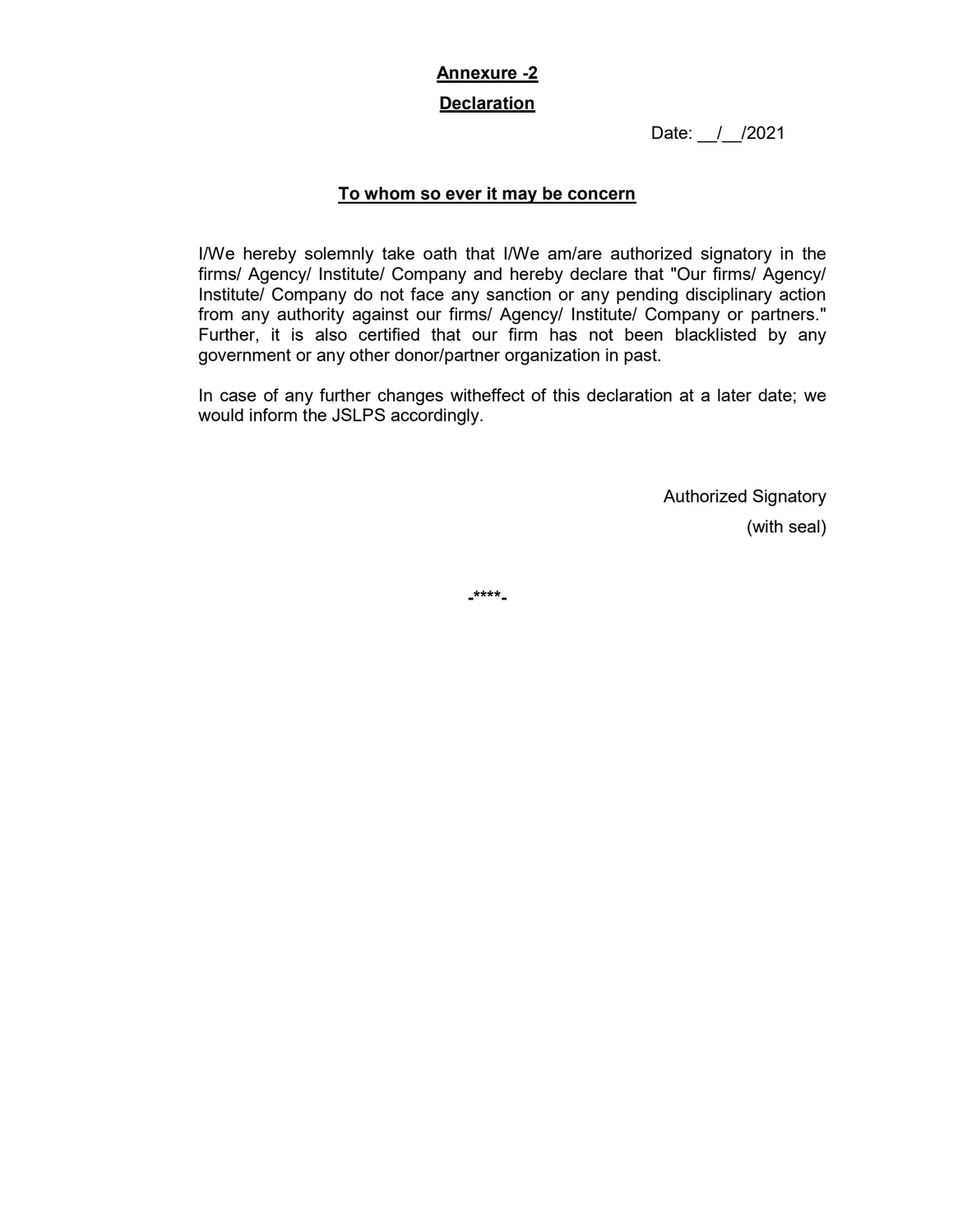# Draft Terms of Reference (TOR) for the Consulting Services for conducting ''SKILL GAP STUDY'' under DDU-GKY in Jharkhand

1) Introduction:

The Rural Development Department of Government of Jharkhand (GoJ) has established a separate and autonomous society named as "Jharkhand State livelihood Promotion society" (JSLPS) which works as a nodal agency for effective implementation of livelihood promotion in the state. JSLPS is also the nodal agency for implementation of National Rural Livelihood Mission (NRLM) Project in state of Jharkhand. NRLM has an ambitious mandate Conceivably, the largest poverty reduction program for poor in the world, the national Rural Livelihoods Mission aims at reaching nearly 70 million rural households of India, it aims to reach out to all rural poor families and link them to sustainable livelihoods opportunities. It will nurture them till they come out of poverty and enjoy a decent quality of life.

JSLPS, under the aegis of Rural Development Department, Government of Jharkhand is spearheading the mission of Skill development in a responsible way. Our Mission & Vision is to Create a socio-economically developed Jharkhand through inclusive growth strategies for empowering the underprivileged members of vulnerable communities/groups.

JSLPS is the nodal agency in the state of Jharkhand to ensure organization of skill training programs for the rural and urban poor/ unemployed youth through nationally accredited training partners. It integrates the efforts of various departments and public and private stakeholders engaged in skilling the youth of the state, through 'DeenDayal Upadhyaya Grameen Kaushalya Yojana' (DDU-GKY) with the vision to transform rural poor youth into an economically independent and globally relevant workforce.

# 2) Rationale for the Study:

The "Jharkhand State livelihood Promotion society" (JSLPS) envisions to bring about a paradigm shift from its current outlook to conceptualize and institutionalize a transformational strategy towards long-term enablement of the skill ecosystem in the state towards enhanced and efficient capacity, infrastructure, sustainable employment and livelihood generation in the state of Jharkhand. Towards this end, the mission aims to select a consultancy/agency for implementing district-wise, sector-wise skill gap study to enable the mission in enhancing and strengthening the skill development initiatives of the state

In order to guide the implementation activities under "Jharkhand State livelihood Promotion society" (JSLPS) there is need to ascertain the demand and supply gap in skilling space across all the districts of Jharkhand e.g. Ranchi, Dhanbad, Giridih, PurbiSinghbhum, Bokaro, Palamu, Hazaribagh, PashchimiSinghbhum, Deoghar, Garhwa, Dumka, Godda, Shaibganj, Saraikela&Kharsawan, Chatra, Gumla, Ramgarh, Pakur, Jamtara, Latehar, Koderma, Simdega, Khunti and Lohardaga. There is also a need to foresee the projected Job requirements/sectoral demand in Manufacturing, Service, Production, Healthcare, E-Commerce, Sales & Marketing, IT & ITEs &Logistic sector in the next five years, in the state of Jharkhand.

In view of this, Jharkhand State livelihood Promotion society invites detailed proposal from eligible entities to undertake the study titled "SKILL GAP ANALYSIS". It is recognized that the skill gap is the interplay of industry demand, supply through public, private & nonformal/informal channels, labour force participation, aspiration and employability of both new entrant and existing but unskilled/semiskilled workforce. Therefore, the proposed skill gap study would conduct in-depth research, analysis & inquiry into above mentioned areas. The study would also come out with recommendations which have to be specific and actionable.

## 3) Scope of Study:

The agency will conduct district wise skill gap analysis of all the districts in the State of Jharkhand and will come out with a district wise report including summery of the study as a whole. The study should list out the recommendations for filling the skill gap found in the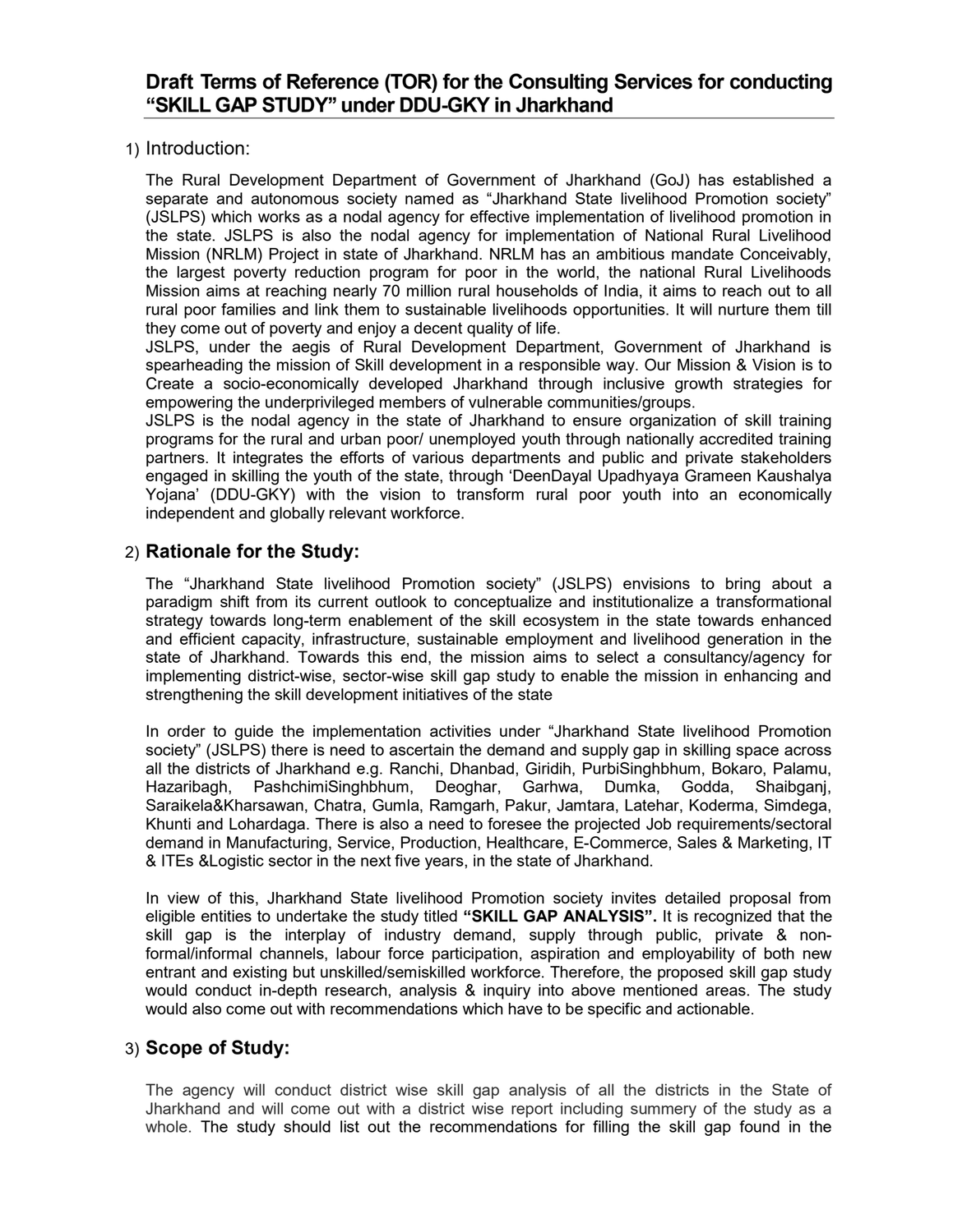districts. The general scope of this study shall include but not necessarily be limited to the following;

- a) Assess the demand of various types of skills at different levels across the primary, secondary and tertiary sectors by understanding industry/ sector requirement, State policies for the sectors, upcoming sectors and aspirations of the youth/potential employees.
- b) Assess current skills that will become redundant in the near future, skills that will emerge in future owing to Industry 4.0 technologies, existing skills that can be developed to meet futuristic demand, etc.
- c) Assess skill supply in terms of Labor force participation Labour force participation rate; Unemployment rate, Employment by sector, Employment by occupation, Employment by education, Labour shortage (skilled workforce requirement), informal employment, current employment trends and Government mandate for employment generation in the State, Existing wage / salary levels for identified sectors and job roles, etc
- d) Review the district-wise socioeconomic profile, focusing on demography, economic profile and the state of education.
- e) Identify developmental opportunities based on Skill Gap availability and Sector specific demand with respect to 400 samples in each district covering not less than six blocks/Cluster. The blocks should cover two high performing, two mediums performing and two low performing industrial blocks/ Cluster.
- f) Identify the sector wise and job role wise current and future (next 5 years) skill and manpower requirements by industry, and the existing and projected skill gaps and job roles and demand of skilled youth outside the state and internationally.
- g) Agriculture and allied sector specific focus in which gaps are being observed from current/ future stake of what state can strengthen in agriculture sector for self-employment, start-ups and entrepreneurship.
- h) Find the scope of employment opportunities in unorganized sectors and scope for the startups to establish new enterprise based on the Industry 4.0.
- i) Find the scope of international employment opportunities available specifically to the shortterm skilling in Jharkhand.
- j) Migration issues need to highlight by understanding the pattern of migration within inter Districts, inter States and inter Countries.
- k) In order to understand the aspiration of the youth belongs to both rural and urban area in terms of expected remuneration, job location, post placement facilities and other suitable payments /perks.
- l) Analyse the level of awareness amongst the Industry on the benefits under National
- m) Assess skill infrastructure existing Schools, Colleges, Universities, Vocational Training infrastructure – government and private skill providers
- n) Scope the cluster-based approach studies where sectoral shift/ job role shift/ skill set shift/ demand shift/ supply shift of the current emerging skills/ future job roles, industry regulation & technology change.
- o) The Study should have a cluster-based approach, identify industrial/ economic activity clusters and examine them from a view of Skill Development and economic activities.
- p) The focus/ axis of the study should be on earning opportunities that exist rather than just employment opportunities when evaluating demand in the State's economy.
- q) Identify the source of trainers/ technical teachers today and how they are skilled / certified. The report may suggest a model around catering to this aspect of the skill ecosystem.
- r) Identification of Industry engagement with skill development training.
- s) Identify start up potential in each district and suggest avenues/ activities in which start ups can be promoted.
- t) Identify models of paying institutions and incentives for various stakeholders and therefore the behaviours that are being driven by these models.
- u) The study should look at gauging parental paradigm and their view of vocational education. A separate questionnaire may be designed for this purpose.
- v) Identify traditional source of livelihood that are dying but may be rejuvenated.
- w) Identification of unique skill set that is being produced/ developed only in Jharkhand and thus may make Jharkhand a source of skilled manpower.
- x) The study should ascertain not only technical but soft skills also.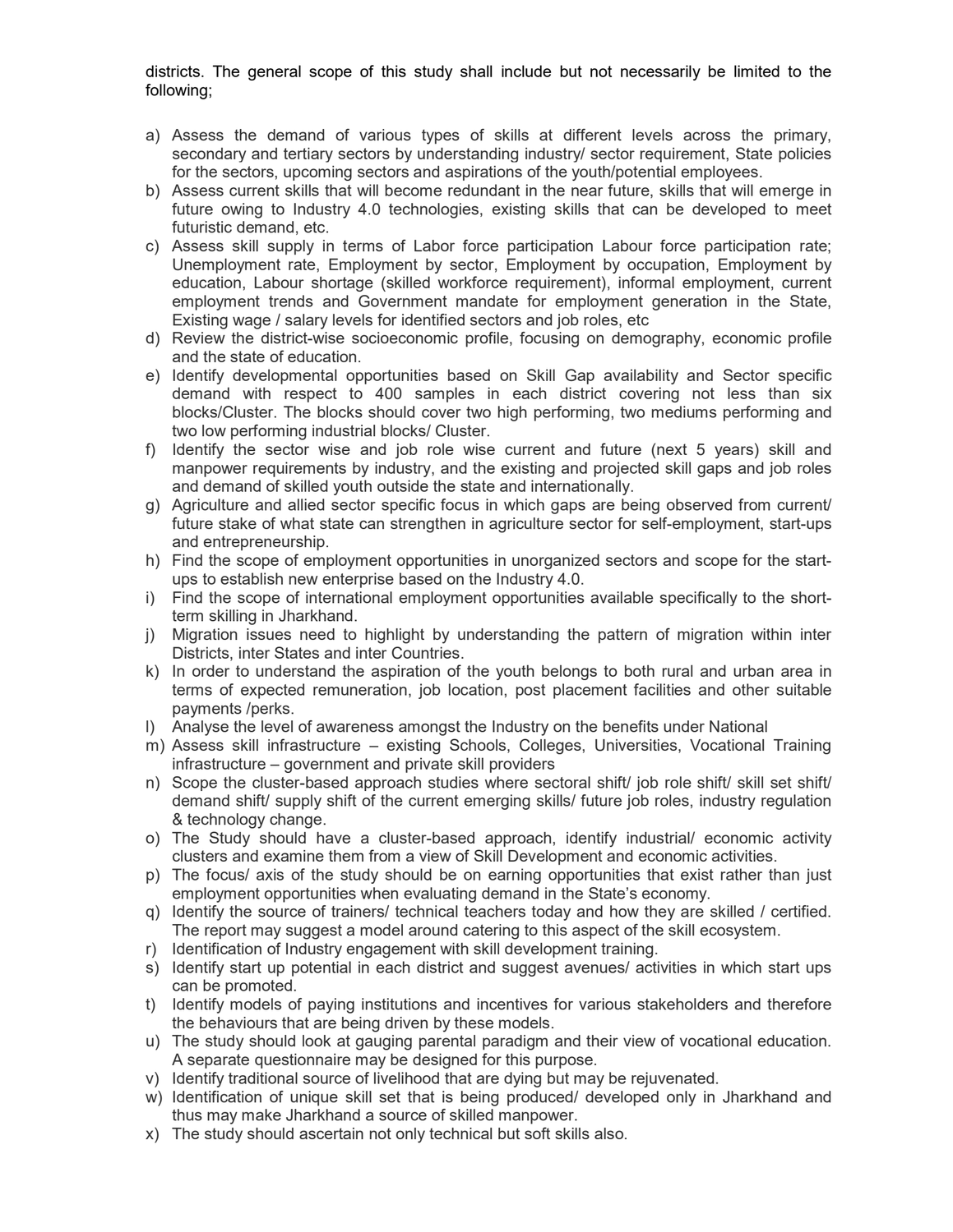- y) Identification and analysis of various government schemes which are supplementary to the skill development initiative. The report may also contain a section on the bottlenecks for the roadblocks which these schemes are facing in implementation
- z) The Study should look at the mechanism / process through which students are enrolled in skill development initiatives with a view to understand if there are any means in play to gauge interest, inclination or natural ability of the youth when enrolling them for a specific job-oriented course.
- aa) Identify and suggest if career counselling should be introduced at school levels. Suggest the most effective model for establishing such career counselling centres.
- bb) Check effectiveness of Industry engagement with academic institutions and suggest alternate / effective ways of Industry interaction with academic institutions.
- cc) Identification of gaps and recommendations for all stakeholders to address these gaps.
- dd) Identify developmental opportunities based on Skill Gap availability and Sectors specific demand with respect to each block at the District level.
- ee) Identify specific developmental initiatives that have impact on employment generation considering the aspirations of the youth and emerging technology and market trends.
- ff) The study should cover the details about the available skill, the exact skill requirement, futuristic skill requirements and action to address the skill gap.
- gg) Suggest suitable, specific and actionable interventions or recommendations to address the skill gap.
- hh) The available data should be mapped to provide impact to school education/ Technical Education and Higher education in formulating necessary changes. The Field Level survey conducted by the Agency should be video graphed and documented with necessary photos and tabulations. The training of field enumerators conducted be conducted in the presence of JSLPS representatives.
- ii) Identify the role that the SSCs are playing in the skill eco- system. Also identify the frequency with which QPs are being updated/ upgraded to match industry requirements. A separate questionnaire may be prepared for this.
- jj) The Survey should capture understanding and analysis of school level syllabus and identify and suggest whether it needs an overhaul in terms of skills as well as personality development of Jharkhand Youth.
- kk) Identify Gig- Economy areas and how they may be catered to by the State. Also the report may recommend particular areas in the gig- economy space which Jharkhand as a state can build capacity in.
- ll) The Consulting agency must have a team of statisticians and staff with actuarial science qualification. There also must be industry experts with higher qualifications like PHD. The team must be at both HQ Level and at the District Level. The Backend team should ideally have data validation experts, item developers in addition to statisticians
- mm) All the survey tools such as questionnaire, method of survey and sampling procedures is subject to prior approval of JSLPS and each question needs to be necessarily aligned with the Scope of Activities.
- nn) Identify the skill gap in the following 30 sectors in each District and State Level by collecting and analysing data regarding the available skill force and the required skill force. The study should cover the details about the available skill, the exact skill requirement and action to address the skill gap.

| SI.No | Sectors to be covered under this Study |
|-------|----------------------------------------|
|       | Agricultural and allied                |
| າ     | Automobile and Auto Component          |
| 3     | Beauty & Wellness                      |
|       | <b>BFSI</b>                            |
| 5     | <b>Building, Construction Industry</b> |
| 6     | <b>Chemical &amp; Pharmaceuticals</b>  |
|       | Domestic Help                          |

## 4) INDICATIVE LIST OF SECTORS TO BE COVERED UNDER THE STUDY: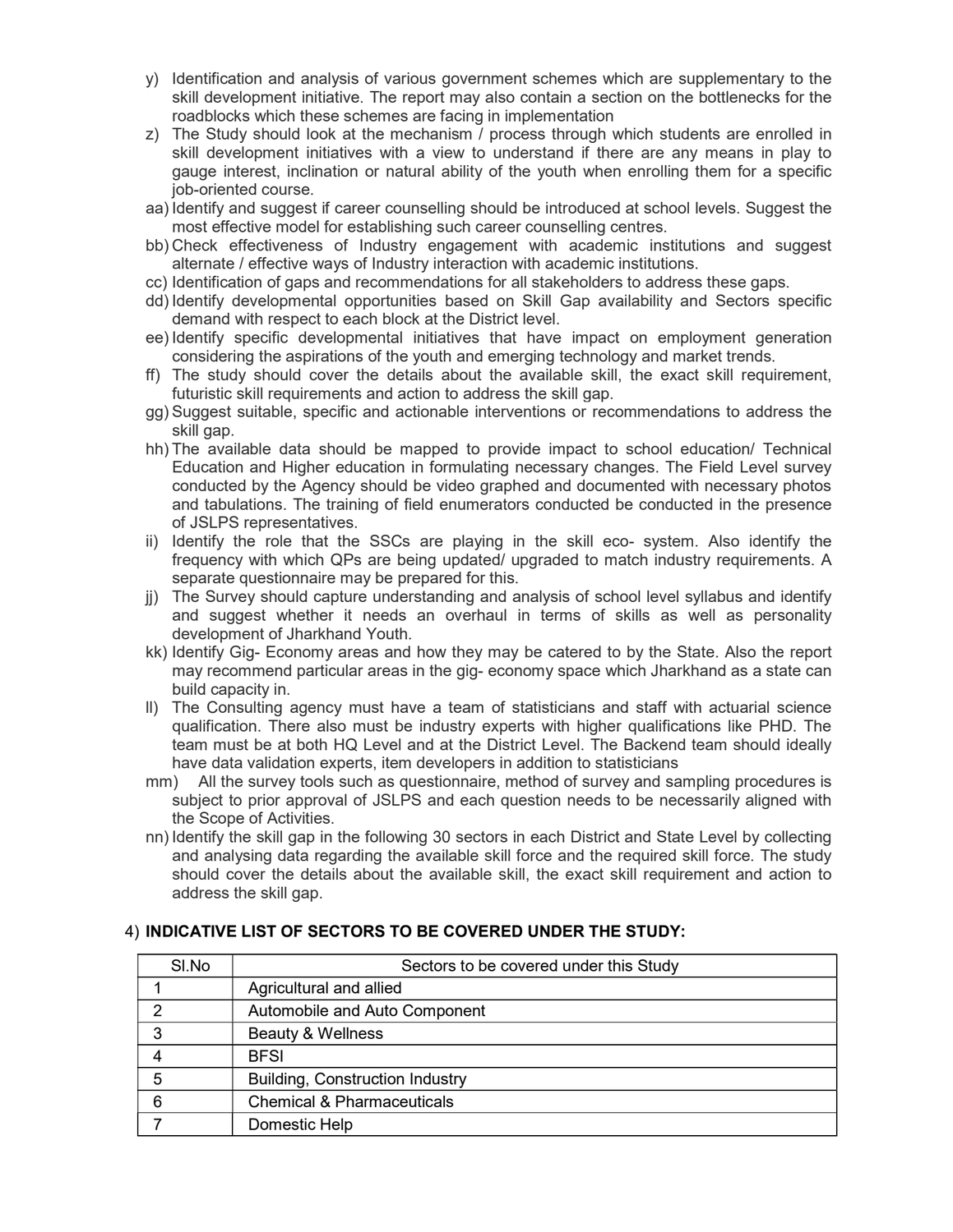| 8  | <b>Education and Skill Development</b>               |
|----|------------------------------------------------------|
| 9  | Electronic & IT Hardware                             |
| 10 | <b>Food Processing</b>                               |
| 11 | <b>Furniture and Furnishing</b>                      |
| 12 | Gems & Jewelry                                       |
| 13 | Handloom & Handicrafts                               |
| 14 | <b>Healthcare Services</b>                           |
| 15 | IT & ITES                                            |
| 16 | Leather & Leather Goods                              |
| 17 | Media and Entertainment                              |
| 18 | <b>Organized Retail</b>                              |
| 19 | Other manufacturing                                  |
| 20 | <b>Real Estate</b>                                   |
| 21 | Security                                             |
| 22 | Telecommunication                                    |
| 23 | Textile and clothing                                 |
| 24 | Tourism, Travel, Hospitality & Trade                 |
| 25 | Transportation, Logistics, Warehousing and Packaging |
| 26 | Power                                                |
| 27 | Oil, Gas & Hydrocarbon, Petrochemicals               |
| 28 | Renewable Energy                                     |
| 29 | Life Sciences and Pharmaceuticals                    |
| 30 | Mining                                               |

It is not the exhaustive list; it can be used only for reference. Agency should cover at least all the points which are mentioned in the scope of study.

## 4 b) Analysis & Recommendations:

The analysis & recommendations should include, but not necessarily limited to following areas:

- a) Suggest suitable interventions / recommendations to address the skills gap.
- b) Recommendations have to be specific and actionable
- c) Sector-wise gap in skills demand vs. supply (qualitative and quantitative).
- d) List out in demand job roles by sector, sub-sector including NSQF level at district/Block/industrial cluster level
- e) Changes required for training as per the industry expectations with respect to infrastructure and training methodology
- f) Need for developing or upgrading available educational/training infrastructure and other training inputs such as tools & equipment, curriculum, teaching/training methodology etc. keeping in mind the futuristic skills requirements both for existing skilling courses and recommended courses
- g) Recommendation regarding skill development and support for the mobile/migratory workers.
- h) The study should also recommend the job roles in which training can be imparted to the special categories such as PWD, Transgenders, and other Vulnerable groups
- i) Study should list out the different mobilization initiatives as per the respective districts so that participation of the youths towards the skill development schemes can be maximized
- j) The Field Level survey conducted by the Agency should be vidographed and documented with necessary photos and tabulations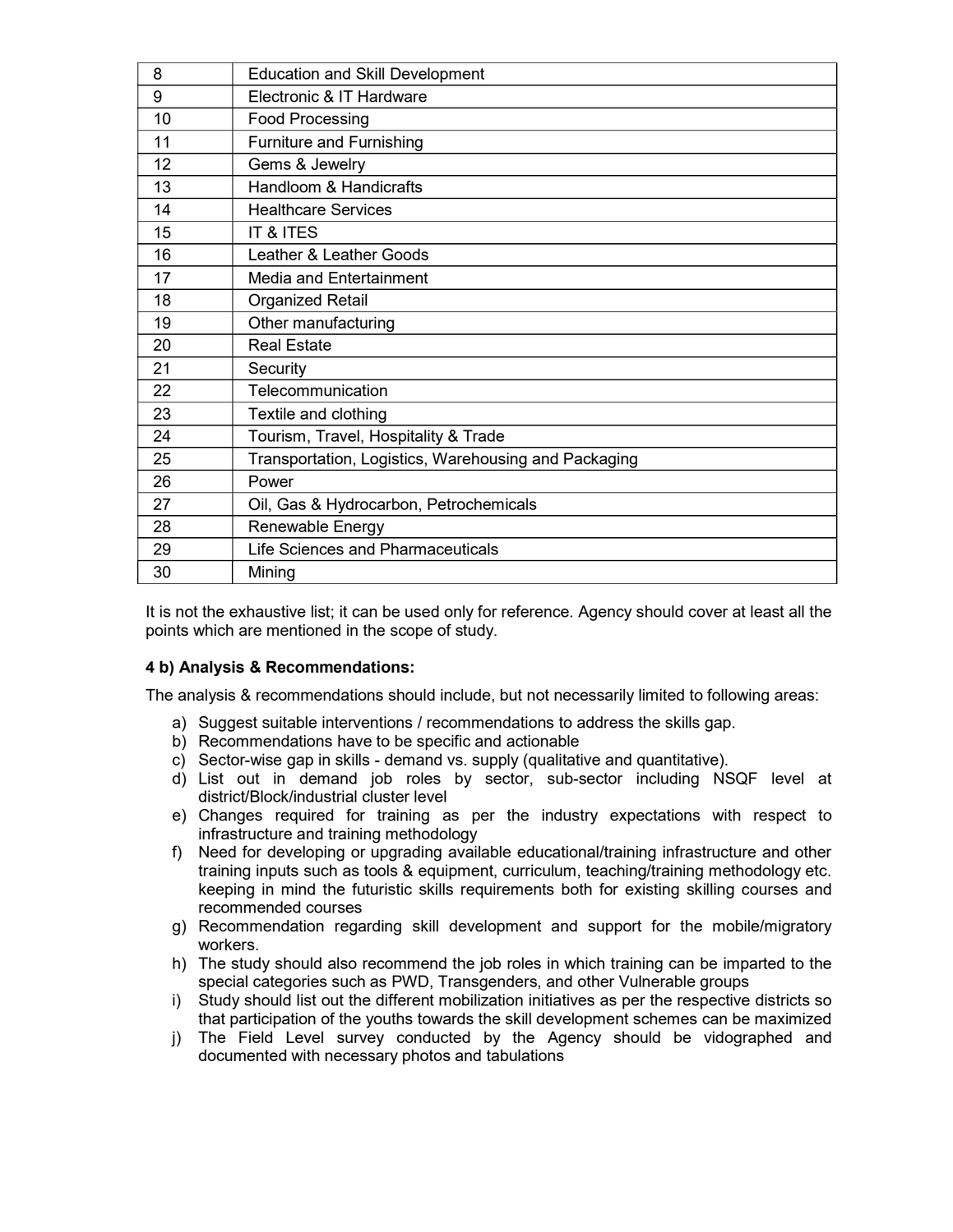## 5) Deployment of Digital Platform for Study:

- a) All data collection would be done using a digital platform. All questionnaires and tools designed to be used by field enumerators must possess geotagging and date-time stamp features etc.
- b) All filled questionnaires must necessarily be verified telephonically. Agency will be asked to provide evidence of the same. JSLPS may at its own discretion initiate a random check of the questionnaires filled for authentication.

## 6) Stakeholder Interaction:

The study requires interactions with the following stakeholder groups at the state and district level:

- a) Representatives from State Government from key departments such as Labour and employment, education, industries, MSME, statistical and planning, etc
- b) Representatives from Agriculture, industry and service sectors, agriculture from both organized and unorganized sectors as well as International Employers
- c) Representatives from Vocational and higher education institutions including faculty/ placement officers, academic leaders and administrators
- d) Employers/ Industry Associations covering both Rural and Urban Areas
- e) Representatives from Labour unions
- f) Employed, self-employed and unemployed youth from both Rural and Urban Areas
- g) Under training youth in skill development and vocational training institutes

The questionnaire and agenda for interviews and FGDs will be designed for each stakeholder separately keeping the following outputs of the interactions in mind

| <b>S. No.</b> | <b>Stakeholder</b>                                                                                                                               | <b>Major Outputs</b>                                                                                                                                                                                                                                                                                                                                                                                                                                                                                            |  |
|---------------|--------------------------------------------------------------------------------------------------------------------------------------------------|-----------------------------------------------------------------------------------------------------------------------------------------------------------------------------------------------------------------------------------------------------------------------------------------------------------------------------------------------------------------------------------------------------------------------------------------------------------------------------------------------------------------|--|
| 1.            | Representatives from<br>State<br>Government                                                                                                      | Key development projects in next 5 yrs.<br>a)<br>Government plans for skill development in state<br>b)<br>Existing<br>schemes<br>policies<br>for<br>and<br>skill<br>c)<br>development<br>Key challenges<br>d)                                                                                                                                                                                                                                                                                                   |  |
| 2.            | Representatives from industry<br>/Agriculture<br>service<br>sectors<br>Employers/<br>Industry<br>Sector/<br><b>Associations/Industry Experts</b> | a) Sector wise, Skill level wise gap and manpower<br>requirement in next 5 years (short term and long<br>term) in the selected growth sectors of the state.<br>Block wise, District wise and at the State Level.<br>b)<br>Current employability levels<br>C)<br>Man-power\recruitment channels<br>d)<br>(organized/unorganized)<br>Policies/plans to promote local employment<br>e)<br>avenues<br>Attrition levels and underlying reasons for attrition<br>f)<br>Industrial Growth plans for next 5 years<br>g) |  |
| <b>S. No.</b> | <b>Stakeholder</b>                                                                                                                               | <b>Major Outputs</b>                                                                                                                                                                                                                                                                                                                                                                                                                                                                                            |  |
|               |                                                                                                                                                  | Future of jobs, Impact of Industry 4.0 technology<br>a)<br>and associated new jobs that will be created / Gaps<br>that will emerge in current job roles/ etc                                                                                                                                                                                                                                                                                                                                                    |  |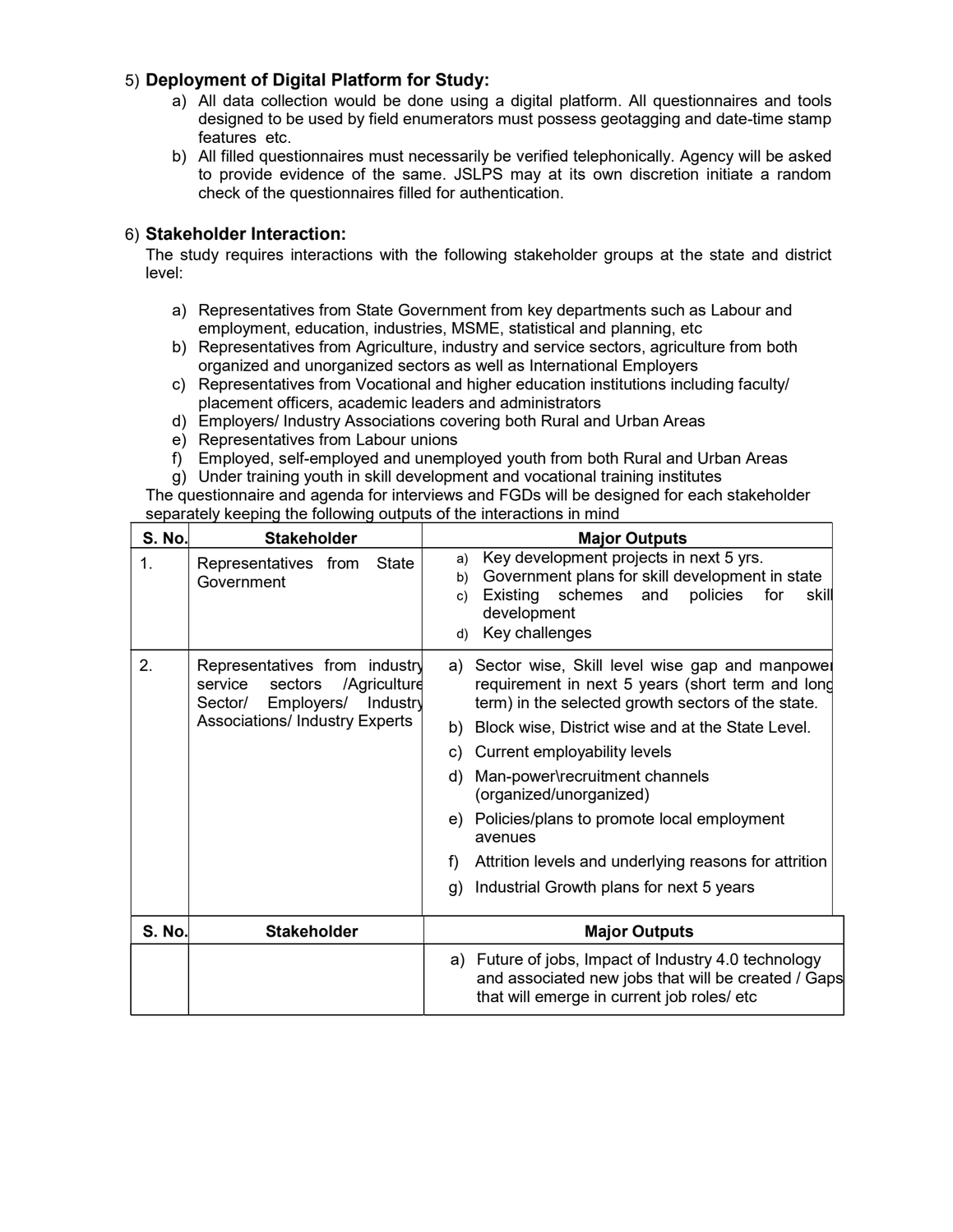| 3. | Representatives from Schools<br>Vocational<br>Higher<br>and | a)<br>b) | Current youth enrolment and passing out rates<br>Existing training capacity assessment |
|----|-------------------------------------------------------------|----------|----------------------------------------------------------------------------------------|
|    | <b>Education institutions</b>                               | c)       | High in demand sectors and courses                                                     |
|    |                                                             | d)       | Frequency of curricula updation as per market<br>needs                                 |
|    |                                                             | e)       | Quality of training delivery                                                           |
|    |                                                             | f)       | <b>Placement rates</b>                                                                 |
| 4. | Representatives from Labour<br>unions                       |          | Sector wise and skill level wise attrition rates                                       |
| 5. | Employed, self-employed and<br>unemployed youth             |          | Youth aspirations                                                                      |
|    |                                                             |          | Migratory Pattern- Preferred states and sectors                                        |
|    |                                                             |          | Quality of skill education/training of VTIs                                            |
|    |                                                             |          | Self-employment opportunities and preference                                           |
|    |                                                             | e)       | High in demand sectors and trades                                                      |
| 6. | <b>Under-Training Youth</b>                                 | a)       | Quality of skill education/training of VTIs                                            |
|    |                                                             | b)       | Preference for vocational education over formal<br>education                           |

Other than the major Outputs as indicated in the table mentioned above the outputs aligned to the scope of work may be clearly depicted in the report

# **Minimum Sample Size:**

'n

The minimum sample size required has been indicated here, bidders are expected to submit the sample size they propose to cover.

| <b>Quantitative Research Method</b>                                               | <b>Sample Size</b>                                                                                                                                                                                                                                |
|-----------------------------------------------------------------------------------|---------------------------------------------------------------------------------------------------------------------------------------------------------------------------------------------------------------------------------------------------|
| Questionnaire for Employer / Industry of<br>both Organized and Unorganized Sector | Total 10 Employer / Industry per cluster or 6 to 8 industry<br>/ employers per industry sector (as per prominence in<br>each district) that don't have clusters interviews<br>(by<br>manpower absorption and production) per district             |
| <b>Quantitative Research Method</b>                                               | <b>Sample Size</b>                                                                                                                                                                                                                                |
| Questionnaire for Vocational Training                                             | Total 10 functional VT Institutes per district                                                                                                                                                                                                    |
| Institutions                                                                      | 5 Government + 5 Private (as per availability)                                                                                                                                                                                                    |
| Questionnaire for Labour Unions                                                   | Total 2 Labour Union per district                                                                                                                                                                                                                 |
| Questionnaire for Youth Survey                                                    | Total 100 FGD per District<br>20 Youths (employed) - 10 Rural + 10 Urban<br>a)<br>30 Youths (Self Employed) - 20 Rural + 10 Urban<br>b)<br>30 Youths (Unemployed) - 20 Rural + 10 Urban<br>c)<br>20 Youths (Trainees) - 10 Rural + 10 Urban<br>d) |
| <b>FGD/Interviews with State Government</b><br>Departments                        | Representatives from key departments                                                                                                                                                                                                              |
| <b>Questionnaire for SSCs</b>                                                     | For each SSC                                                                                                                                                                                                                                      |
| FGD/Interviews<br>College<br>with<br>University functionaries                     | 4 major institutions (colleges / Universities) & 4 School per<br>district (as per availability)                                                                                                                                                   |
|                                                                                   | Separate coverage of Faculty, academic leaders,<br>placement officers and administrative leaders                                                                                                                                                  |
| Workshop with Industry Associations                                               | One workshop per district (min 4 industry associations)                                                                                                                                                                                           |

7) Duration of Study: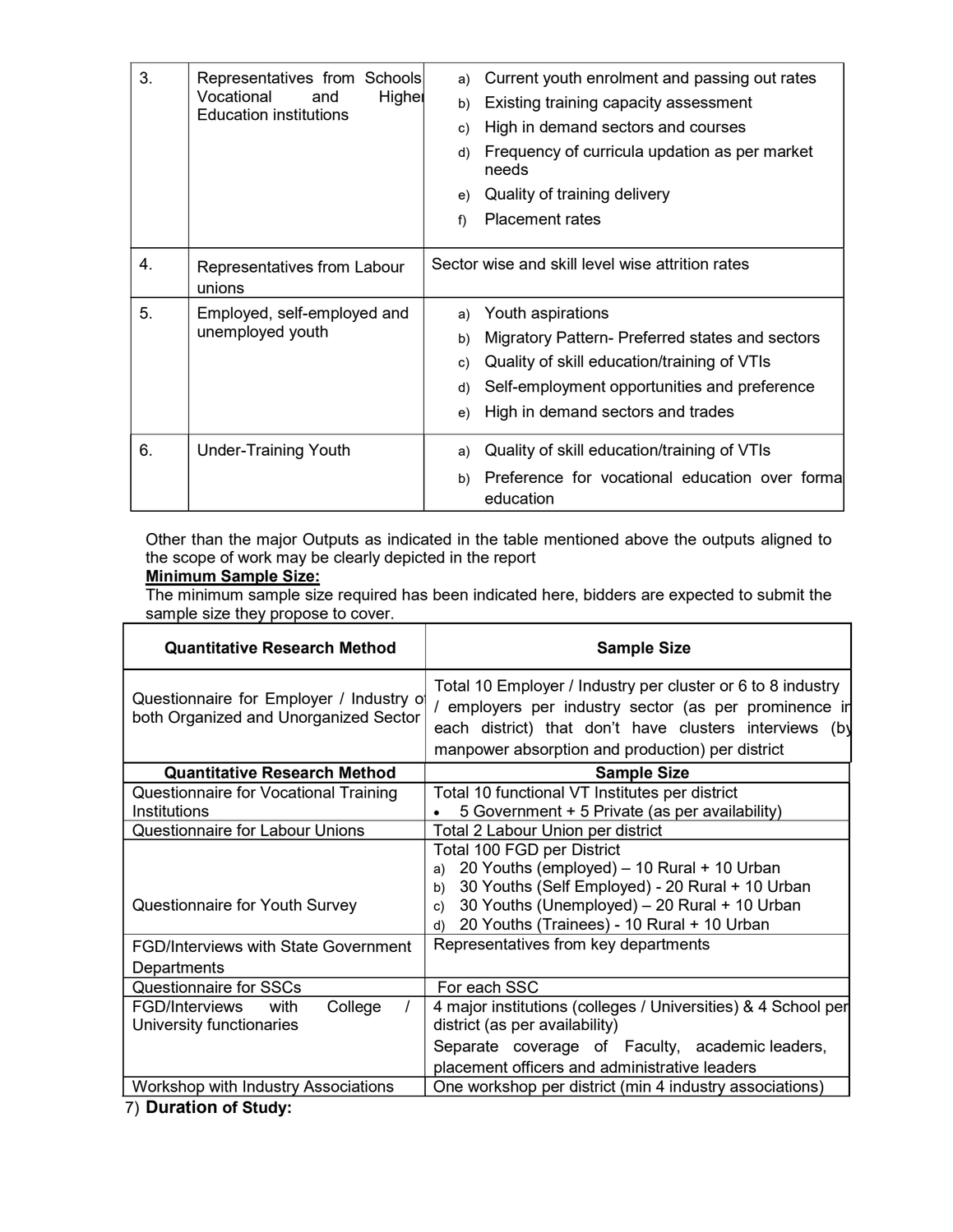The duration of the District-Wise Skill Gap Study for Jharkhand is expected to complete within a period up to 6 months from the date of signing of the contract. If the duration of the study is not feasible, the agencies may raise their concern during the pre-proposal meeting to address the issues.

## 8) Key Experts for Implementing Skill Gap Study:

It is expected that the proposed project team will include experts/team lead/researchers that will spend significant time on the project. Total expected commitment of each team member (in man-months) should be indicated. Key aspects such as the strength of assigned team members, years of prior experience in similar projects, project management and demonstrated background in the study of national / international Labour markets (with a focus on skill gaps), movement of skilled manpower and skill development initiatives should be included in the credentials.

The Consultants should have an adequate number of professionals and support staff for carrying out the assignment. The Consultants should allocate a project lead, subject matter experts, and a team of researchers to the assignment with expertise in designing, planning, and executing rigorous studies.

| SL.<br>NO. | <b>Key Experts</b><br>required                                                                                               | No of<br><b>Positions</b> | <b>Qualifications &amp; Experience</b>                                                                                                                                                                                                                                                                                                                                                                                      | <b>Expected</b><br>time input<br>(Person<br>Month) |
|------------|------------------------------------------------------------------------------------------------------------------------------|---------------------------|-----------------------------------------------------------------------------------------------------------------------------------------------------------------------------------------------------------------------------------------------------------------------------------------------------------------------------------------------------------------------------------------------------------------------------|----------------------------------------------------|
| 01         | Project Lead                                                                                                                 | 1                         | Proven track record of leading studies on<br>national / international labour market.<br>Minimum experience: 10 years.<br>Educational Qualification: advanced degree in<br>socialsciences/economics/statistics/public<br>policy or a related discipline.                                                                                                                                                                     | 06                                                 |
| 02         | Subject matter<br>specialist(s) (with<br>expertise in labour<br>markets<br>and<br>international<br>movement<br>of<br>labour) | 3                         | Proven track record of managing / conducting<br>rigorous research / studies on drivers of<br>Labour markets. S/he should have at least 8-<br>12 years of relevant research and evaluation<br>experience, preferably also including in the<br>area of skill training and government projects.<br>S/he should have an advanced degree in<br>social sciences/economics/statistics/public<br>policy or a related<br>discipline. | 18                                                 |
| 03         | Analysts/team<br>members                                                                                                     | $\overline{7}$            | Minimum 5 years of relevant research<br>experience in labour markets. S/he should<br>have an advanced degree in social<br>sciences/economics/statistics/public policy or a<br>related<br>discipline.                                                                                                                                                                                                                        | 42                                                 |

It is also expected that the above-mentioned specialists shall be supported by pool of support staff who shall largely be responsible for stakeholder interactions and interviews, questionnaire design, demand assessment, skill gap analysis etc

All staff deployed as field enumerators will undergo training conducted by the selected agency and JSLPS officials jointly. Only those staff members deemed fit to be deployed on conclusion of the training will be allowed to conduct field work and stakeholder engagement.

In addition to the above the indicative team (non-key experts) for the selected consultant should be as follows:

## Backend Team

- a) Statisticians and people proficient in data analysis.
- b) The Backend team may also contain an actuarial professional.
- c) Item developers who would design the individual tools/ questionnaires etc. to be used during data collection.
- d) Industry Experts/ Recruiters and people who have experience in having worked in both the skill domain as well as on employer side in any industry sector.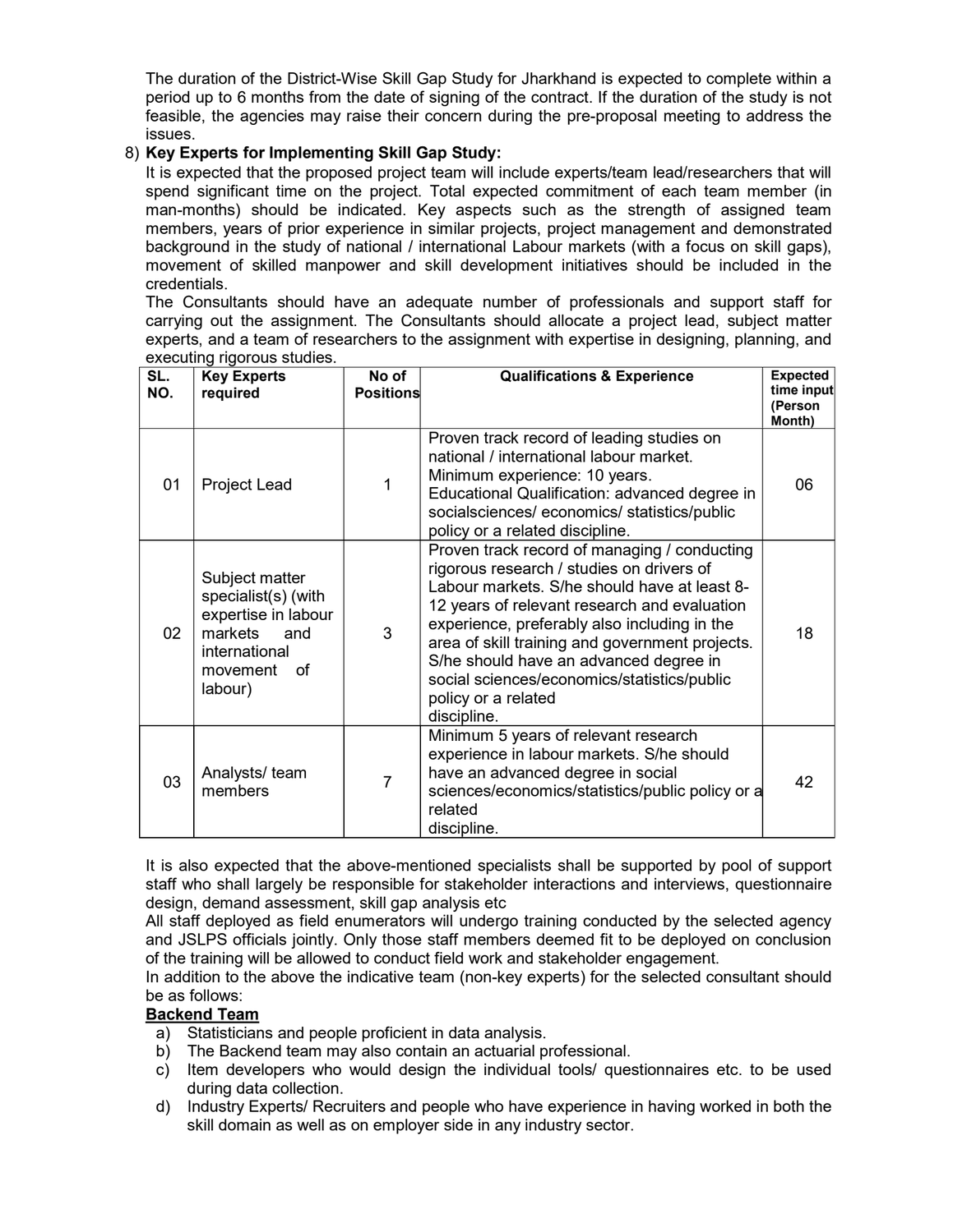- e) Report writers.
- f) Executives for data validation/ back check of each data entry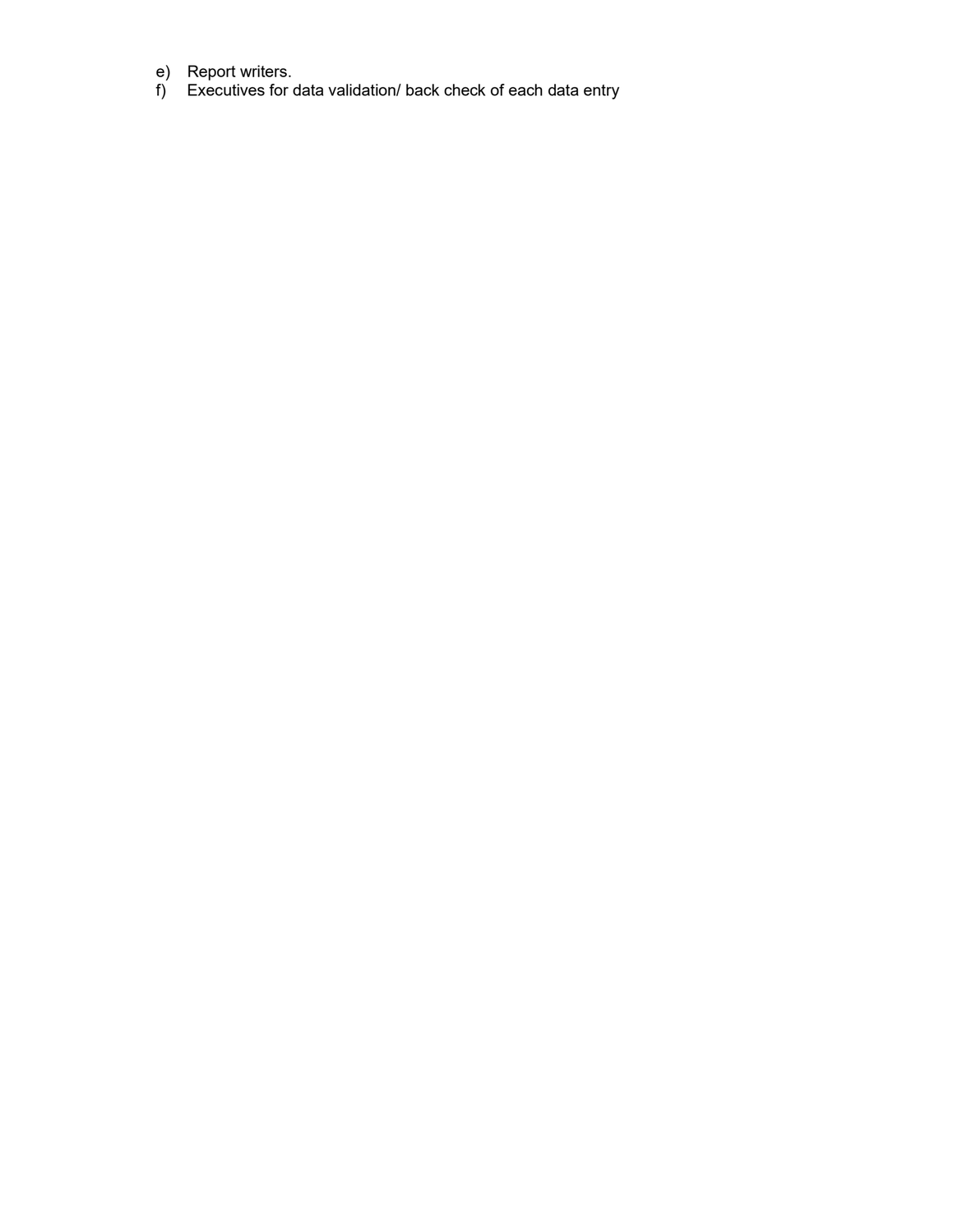# 9) Key Deliverables and indicative timelines:

| $SL.$ No | <b>Key Activity/</b><br><b>Deliverable</b>                                                                                                                   | <b>Details</b>                                                                                                                                                                                                                                                                                                                                                               | <b>Week from Start of</b><br><b>Study</b>             |
|----------|--------------------------------------------------------------------------------------------------------------------------------------------------------------|------------------------------------------------------------------------------------------------------------------------------------------------------------------------------------------------------------------------------------------------------------------------------------------------------------------------------------------------------------------------------|-------------------------------------------------------|
| 1.       | and<br>field teams                                                                                                                                           | Details of core team, research Set up of Study Team - core team,<br>survey/field team members, data entry,<br>management persons etc                                                                                                                                                                                                                                         | To<br>be made<br>available prior to<br>start of study |
| 2.       | <b>Digital Platform</b>                                                                                                                                      | To enable the study $-$ data collection<br>demand aggregation, reporting, data<br>analysis, etc                                                                                                                                                                                                                                                                              | To be made<br>operational prior to<br>start of study  |
| 3.       | / Work<br>Inception<br>Report<br>plan                                                                                                                        | Detailed work plan using a Chart for al<br>key<br>activities,<br>clearly<br>indicating<br>responsibility and timeline, details of<br>the core team and field teams being<br>deployed, training<br>and<br>logistic<br>arrangements made etc.                                                                                                                                  | 1                                                     |
| 4.       | Sampling Plan                                                                                                                                                | Detailed document on the methodology<br>adopted for sampling, methodology and<br>other details                                                                                                                                                                                                                                                                               | $\overline{2}$                                        |
| 5.       | Survey and Research<br>Instruments & Plan                                                                                                                    | questionnaires<br>a) All<br>and<br>data<br>collection instruments using digital<br>platform<br>b) Guidance<br>note<br>on<br>survey<br>implementation<br>implementation,<br>plan<br>c) Training modules for enumerators<br>and supervisors<br>d) Detailed<br>survey implementation<br>plan<br>e) including<br>movement<br>and field<br>procedure plan for the survey<br>teams | 3                                                     |
| 6.       | <b>Manuals</b><br>Field<br>T<br><b>Research Guides</b>                                                                                                       | Creation of field guide / manuals                                                                                                                                                                                                                                                                                                                                            | 4                                                     |
| 7.       | on Primary<br>Report<br>Field<br>Pilot and research<br>testing                                                                                               | Report on process and results of pilot<br>testing of all instruments and tools and<br>the revisions made to them                                                                                                                                                                                                                                                             | 6                                                     |
| 8.       | <b>Work</b><br>Field<br>and<br><b>Research Completion</b><br>Updates (fortnightly)                                                                           | Update on completion of Research and<br>field work as per the sample plan<br>approved                                                                                                                                                                                                                                                                                        | $6 - 18$                                              |
| 9.       | Completion<br>of Field and<br><b>Survey Works</b>                                                                                                            | Completion<br>of<br>Field<br>Work<br>and Research activities                                                                                                                                                                                                                                                                                                                 | 20                                                    |
| 10.      | <b>Preliminary Report</b>                                                                                                                                    | Preliminary report on study along<br>a)<br>with complete set of data<br>Presentation on key findings<br>b)                                                                                                                                                                                                                                                                   | 15                                                    |
| 11.      | <b>Draft Report</b>                                                                                                                                          | Draft report on Skill Gap Analysis,<br>training need and aspiration analysis                                                                                                                                                                                                                                                                                                 | 20                                                    |
| 12.      | Final Report (Final reports on<br>Skill Gap analysis, training<br>need and aspiration analysis<br>along with recommendations<br>to<br>address the Skill Gap) | Revised<br>a)<br>report<br>incorporating<br>feedback with final data set in<br>electronic and physical form<br>b) Final presentation on key findings                                                                                                                                                                                                                         | 24                                                    |